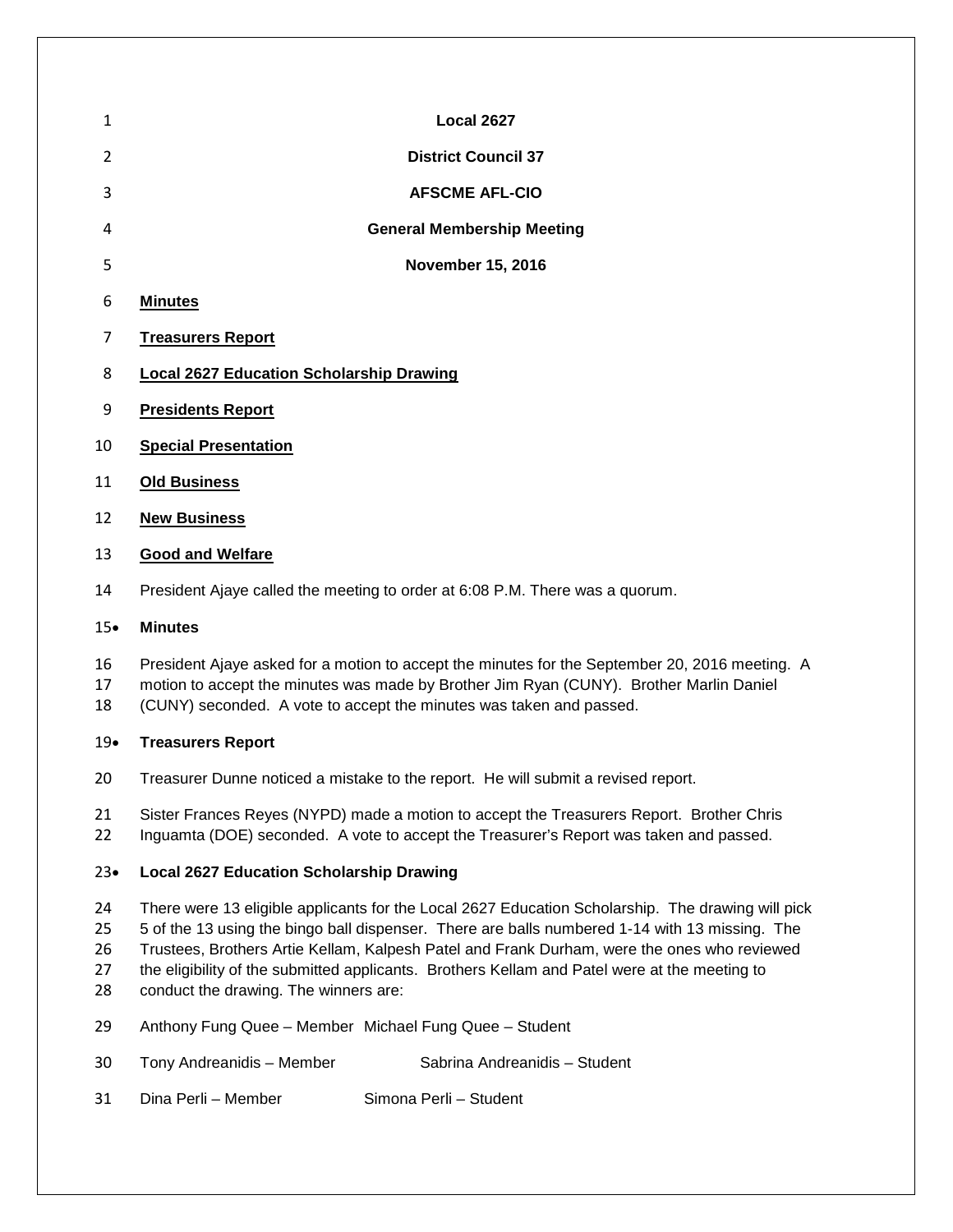| 32 | Chris Inguanta – Member   | Phillip Inguanta - Student |
|----|---------------------------|----------------------------|
| 33 | Michelle Hodelin - Member | Daguan Bennett - Student   |

#### • **Presidents Report**

 President Ajaye wanted to discuss stipend increases with the membership and what was discussed at the last Executive Board (Eboard) meeting. There have been increases in the stipends for some of the positions in the Local so the Eboard reviewed the rest of the stipends. Since these stipends have not been increased in many years the Eboard discussed additional increases and made two motions. The first motion was to increase the stipend for the Delegates to the Central Labor Council and to DC37. The Delegates were receiving \$36 before taxes. The motion was to raise the stipend to \$100 pre-tax income making the take home about \$50. The other motion made was to increase the discretionary money the President is allowed to spend. The current dollar amount the President is allowed to spend without Eboard approval is \$100. This dollar amount has not increased in about 25 years. It is difficult for the President to do business with that limitation, especially since the cost of everything has increased dramatically. The motion is to increase the discretionary money to \$250. Brother Mitchell Goldberg (NYCHA) asked for a point of order. He stated that to the best of his knowledge the \$100 discretionary money is embedded in the Local's Constitution. In order to adjust the amount, you need to ask for an amendment to the Constitution. Brother Jim Ryan looked up the Constitution on the Locals website. His interpretation is that it states the Eboard has to approve the money and therefore does not need an amendment. Brother Mitch Goldberg disagreed with Brother Ryan's interpretation (article 10 of special rules). Sister Julie Leibowitz recommended checking with Legal.

 President Ajaye then discussed the stipends of the Executive Board. He wanted to have full transparency and to discuss it with the membership, and not go through the Eboard. He recommended that the Eboard Stipends be increased by the same percentage that the City and CUNY received (10%). Currently the monthly stipend of the President is \$444 pre-tax which is about \$300 after taxes. The proposal is to increase the stipend of the President to \$490. The 59 Officers ( $1^{st}$  VP,  $2^{nd}$  VP, Secretary and Treasurer) receive \$355. The request is to increase the stipend to \$395. The Eboard Non Officers currently receive \$95 and that should be increased to \$105. Brother Mitchell Goldberg raised an objection regarding the discussion of these issues since it was not placed on the meeting notice. His objection was noted. A question was asked about the cost per month to the Local. The answer was approximately \$288. This increase does not affect the dues. The dues have not been increased since President Ajaye was elected.

 There is a mandatory dues increase coming from AFSCME and DC37 totaling about 97 cents. The increase is 65 cents from AFSCME and 25 cents from DC37. The total monthly dues will now be \$24.03 instead of \$23.48. The Local only makes money on the 3 paycheck months (only

2 per year / 3 on a leap year). The Local only receives \$1.29 out of the dues collected.

Brother Alvin Knowles (DOE) made a motion to implement the increases as stated above.

 Brother Tony Chambers (John Jay) seconded it. There was discussion. A vote was taken and the motion passed for the proposed increases as stated above.

 There was additional discussion about the practices and rules of DC37, Right to Work States and Politics.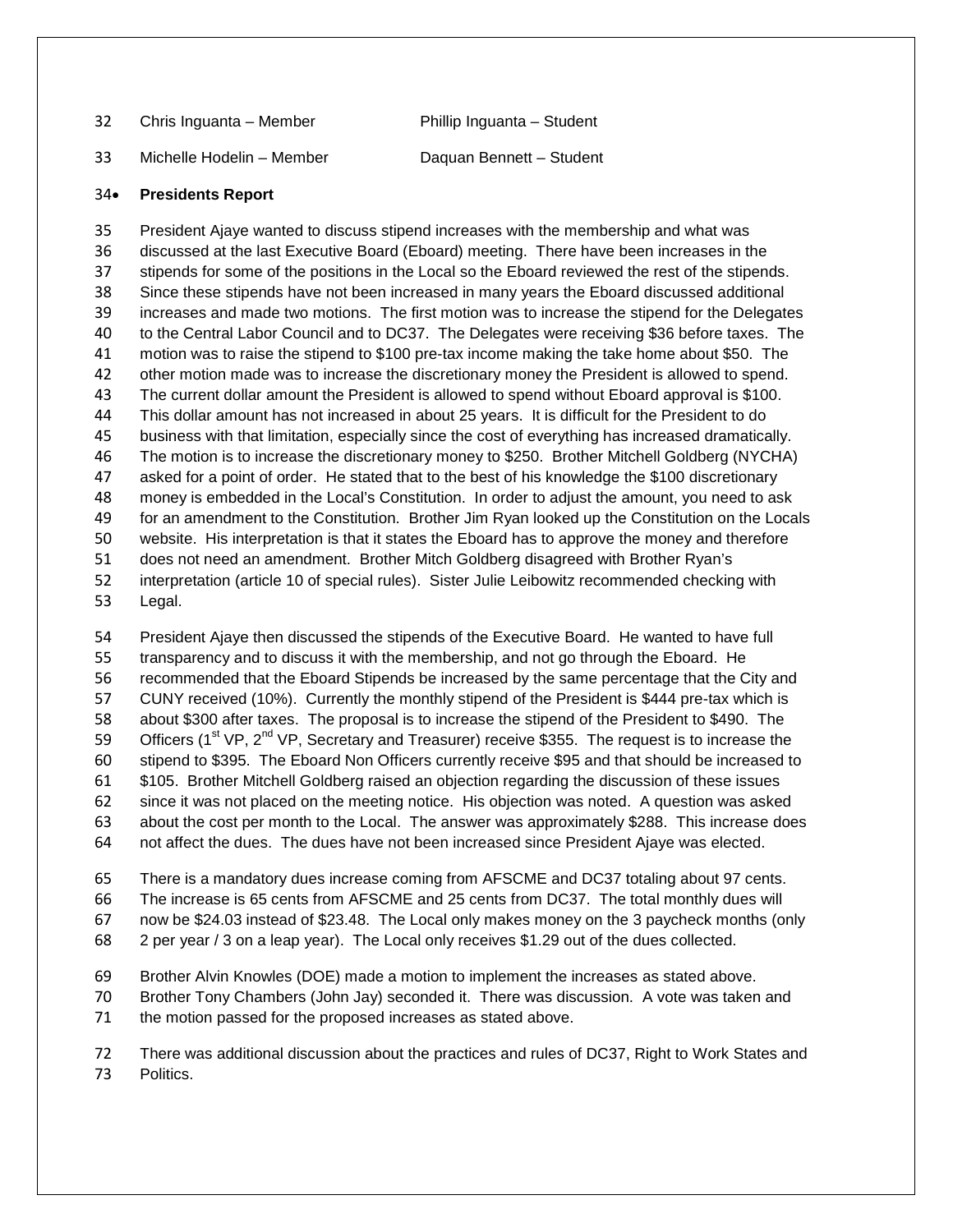- President Ajaye informed the membership that the Mayor is running for re-election and we should
- support him. He is pro-union and has not talked about anyone laying anyone off. It is also
- important to support your District Leaders and Local Politicians. It is critical to make sure that the
- Constitutional Convention does not get open. They can change Civil Service Laws and Pension
- Laws.
- There was additional discussion regarding politics, Hillary Clinton, President Elect Trump and Right to Work States.
- November 1, 2016 is the open enrollment period for Health Insurance. It ends December 15,
- 2016. Double check your beneficiary information. Make sure it's up to date.
- President Ajaye reported that the DC37 prescription drug plan is due to go bankrupt in August 2018. Measures need to be taken to ensure we keep this benefit.
- Sister Julie Leibowitz announced that the Woman's Committee will be having a Health Fair on
- Friday March 31, 2017. It will be held in DC37 from 2pm-8pm. There will be screenings. Sister
- Leibowitz also encouraged people to participate and join the committee.
- 88 Brother Cody Childs informed the membership that the Black History Celebration will be held on a
- 89 Wednesday this coming year. It will be Febuary  $8<sup>th</sup>$  at 6pm sharp. It is expected to end at
- 7:30pm
- The official word came from CUNY regarding the payout. The money will be paid during the two pay periods in January.
- President Ajaye discussed some practices in HRA where they lose the grievance and are
- expected to cease and decist. HRA does that, however they start up the same bad practice
- again. If members notice this happening, they must call the Local so the Local can address this.
- President Ajaye addressed the issues in DOE regarding our members working out of title and in contact with students.
- President Ajaye mentioned that the Fast Track Shop Steward happened and the Local was not even notified. He will inquire as to the process.

# • Afflac Presentation

- Ms. Renee Rivers distributed handouts and explained some of the programs that Afflac offers.
- Their plans do not conflict with any of the other benefits that employees have. Plans discussed
- were Short Term Disability, Accident Coverage, A Hospital Plan and a Cancer Plan. Enrollment
- forms were handed out in case anyone wanted to apply.
- **Old Business**
- None
- **New Business**
- None